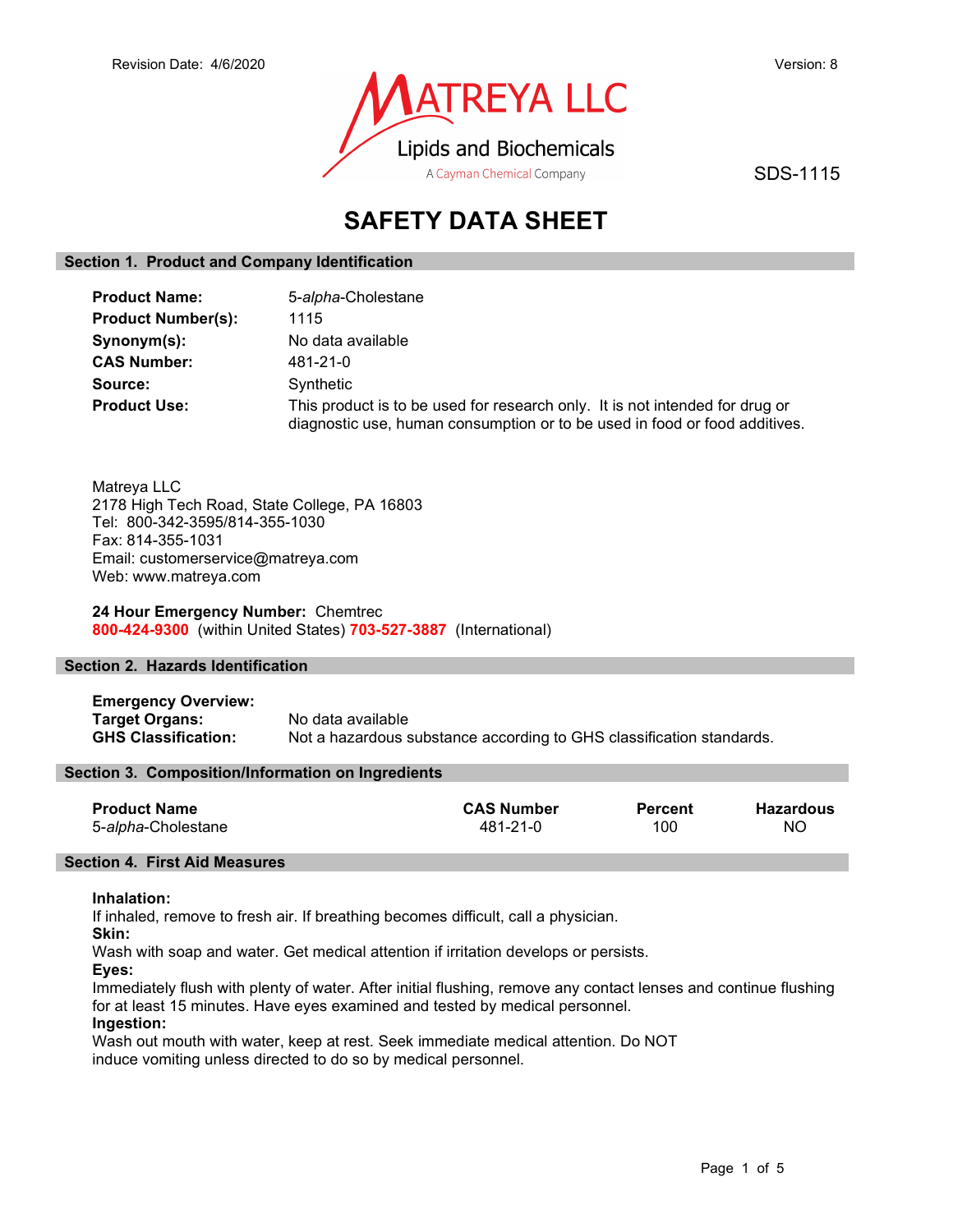## Section 5. Fire Fighting Measures

## Suitable extinguishing media: Use dry chemical, alcohol-resistant appropriate foam, carbon dioxide, or water spray. Specific hazards arising from the chemical: No data available Special protective actions for fire fighters: No data available Special protective equipment for fire fighters:

Wear breathing apparatus and use water spray to keep fire-exposed containers cool.

## Section 6. Accidental Release Measures

## Personal precautions:

Wear appropriate personal protective equipment. After contact with skin, wash immediately with plenty of water.

### Environmental precautions:

Do not let product enter drains.

### Methods and Materials for containment and cleaning up:

Sweep up and keep in suitable, closed container for disposal.

## Section 7. Handling and Storage

### Precautions for safe handling:

Avoid contact with eyes, skin or clothing. Do not ingest. Use only with adequate ventilation. Keep sealed when not in use. Wear appropriate personal protective equipment.

## Conditions for safe storage, including incompatibilities:

Recommended storage temperature: -20°C. Keep container tightly closed in a dry and well-ventilated place.

### Section 8. Exposure Controls/Personal Protection

This product contains no substances with occupational exposure limit values.

### Engineering Controls:

No specific ventilation required. Personal Protective Equipment:

### Respiratory protection:

Respiratory protection is not required. Where protection from nuisance levels of dusts are desired, use type N95 (US) or type P1 (EN 143) dust masks. Use respirators and components tested and approved under appropriate government standards such as NIOSH (US) or CEN (EU).

### Hand protection:

For prolonged or repeated contact use protective gloves. Recommended: Nitrile rubber Eye protection:

Safety eyewear should be worn at all times to avoid exposure to liquid splashes, mists, or dusts. Recommended: Safety glasses with side shields or goggles.

### Skin protection:

Protective clothing should be selected specifically for the working place, depending on concentration and quantity of the hazardous substances handled. Recommended: Lab coat

### Section 9. Physical and Chemical Properties

| Appearance:                              | Solid             |
|------------------------------------------|-------------------|
| Odor:                                    | No data available |
| <b>Odor threshold:</b>                   | No data available |
| pH:                                      | No data available |
| <b>Melting/Freezing point:</b>           | No data available |
| Initial boiling point and boiling range: | No data available |
| Flash point:                             | No data available |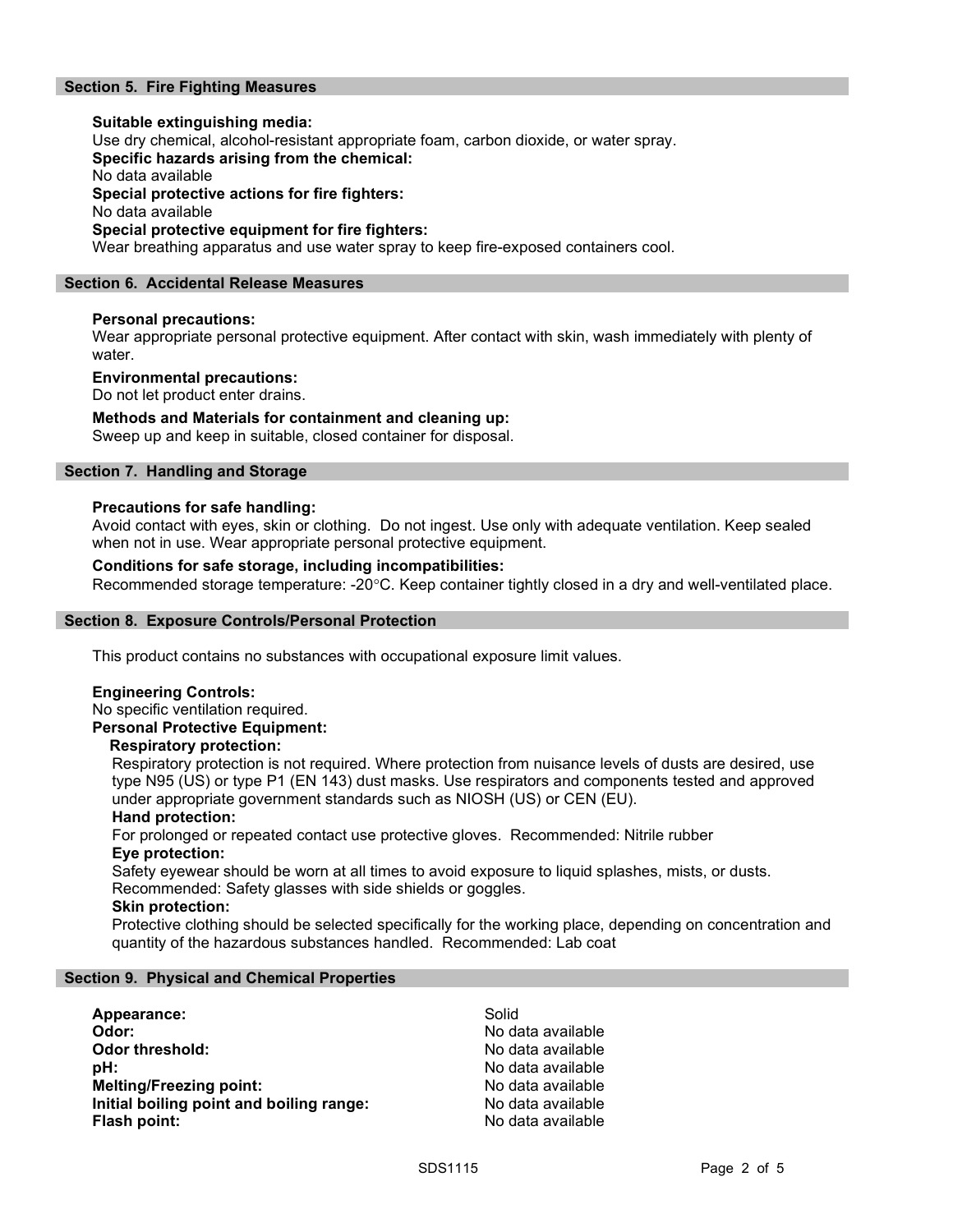Evaporation rate:<br>
Flammability (solid. gas): No data available Flammability (solid, gas):<br>
Upper/Lower flammability or explosive limit: No data available Upper/Lower flammability or explosive limit: Vapor pressure:  $\blacksquare$ Vapor density: No data available Relative density:<br>
Solubility (ies):<br>
Solubility (ies):<br>
No data available<br>
Chloroform, hexar Partition coefficient (n-octanol/water): No data available Auto-ignition temperature: No data available Decomposition temperature: No data available Viscosity: No data available Molecular formula: C<sub>27</sub>H<sub>48</sub> Molecular weight: 373

Chloroform, hexane, ethyl ether

### Section 10. Stability and Reactivity

#### Reactivity:

Stable under recommended storage conditions.

### Chemical stability:

Stable under recommended storage conditions.

## Possibility of hazardous reaction:

No data available

Conditions to avoid: No data available

### Incompatible materials: No data available

Hazardous decomposition products: No data available

## Section 11. Toxicological Information

#### Acute toxicity: No data available

Skin corrosion / irritation: No data available

Serious eye damage / irritation: No data available Respiratory or skin sensitization: No data available

### Germ cell mutagenicity: No data available

### Carcinogenicity:

No component of this product present at levels greater than or equal to 0.1% is identified as a carcinogen or potential carcinogen by IARC, ACGIH, NTP or OSHA.

## Reproductive toxicity:

No data available

## Specific target organ toxicity - single exposure:

No data available

#### Specific target organ toxicity - repeated exposure: No data available

## Aspiration hazard:

No data available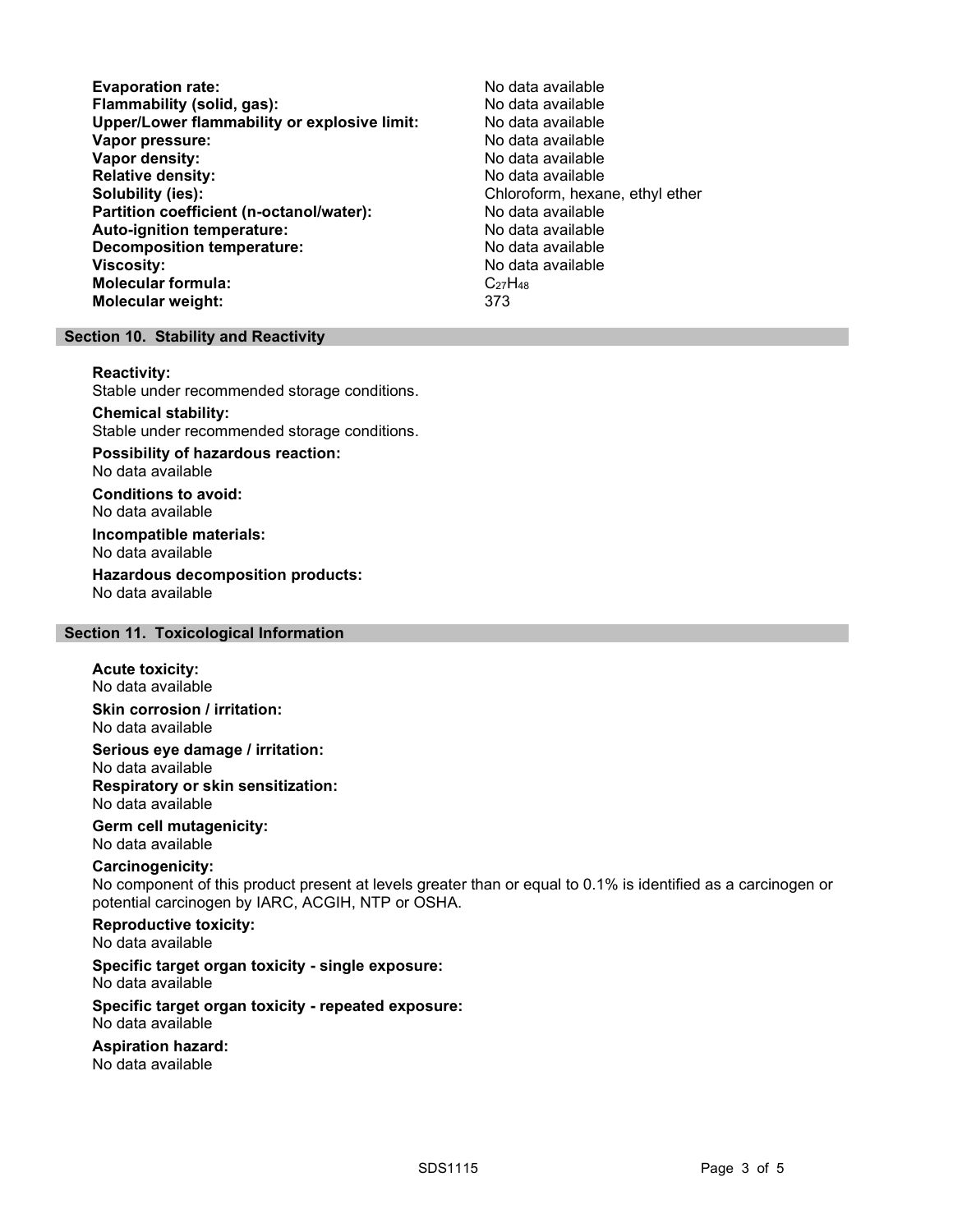## Section 12. Ecological Information

Toxicity: No ecological data available for this product. Persistence and degradability: No data available Bioaccumulative potential: No data available Bioaccumulation: No data available Mobility in soil: No data available Other adverse effects:

No data available

### Section 13. Disposal Consideration

### Disposal methods:

Observe all federal, state and local environmental regulations.

### Section 14. Transportation Information

| DOT (US)<br><b>UN Number:</b>                       | Not dangerous goods |
|-----------------------------------------------------|---------------------|
| <b>Land Transport ADR/RID</b><br><b>UN Number:</b>  | Not dangerous goods |
| <b>Maritime Transport IMDG</b><br><b>UN Number:</b> | Not dangerous goods |
| <b>Air Transport ICAO/IATA</b><br><b>UN Number:</b> | Not dangerous goods |

### Section 15. Regulatory Information

 Product Name CAS Number 5-alpha-Cholestane 481-21-0

# SARA 302 Components:

No chemicals in this material are subject to the reporting requirements of SARA Title III, Section 302.

### SARA 313 Components:

This material does not contain any chemical components with known CAS numbers that exceed the threshold (De Minimis) reporting levels established by SARA Title III, Section 313.

### SARA 311/312 Hazards:

No 311/312 SARA Hazards

### California Prop. 65 Components:

This product does not contain any chemicals known to State of California to cause cancer, birth, or any other reproductive defects.